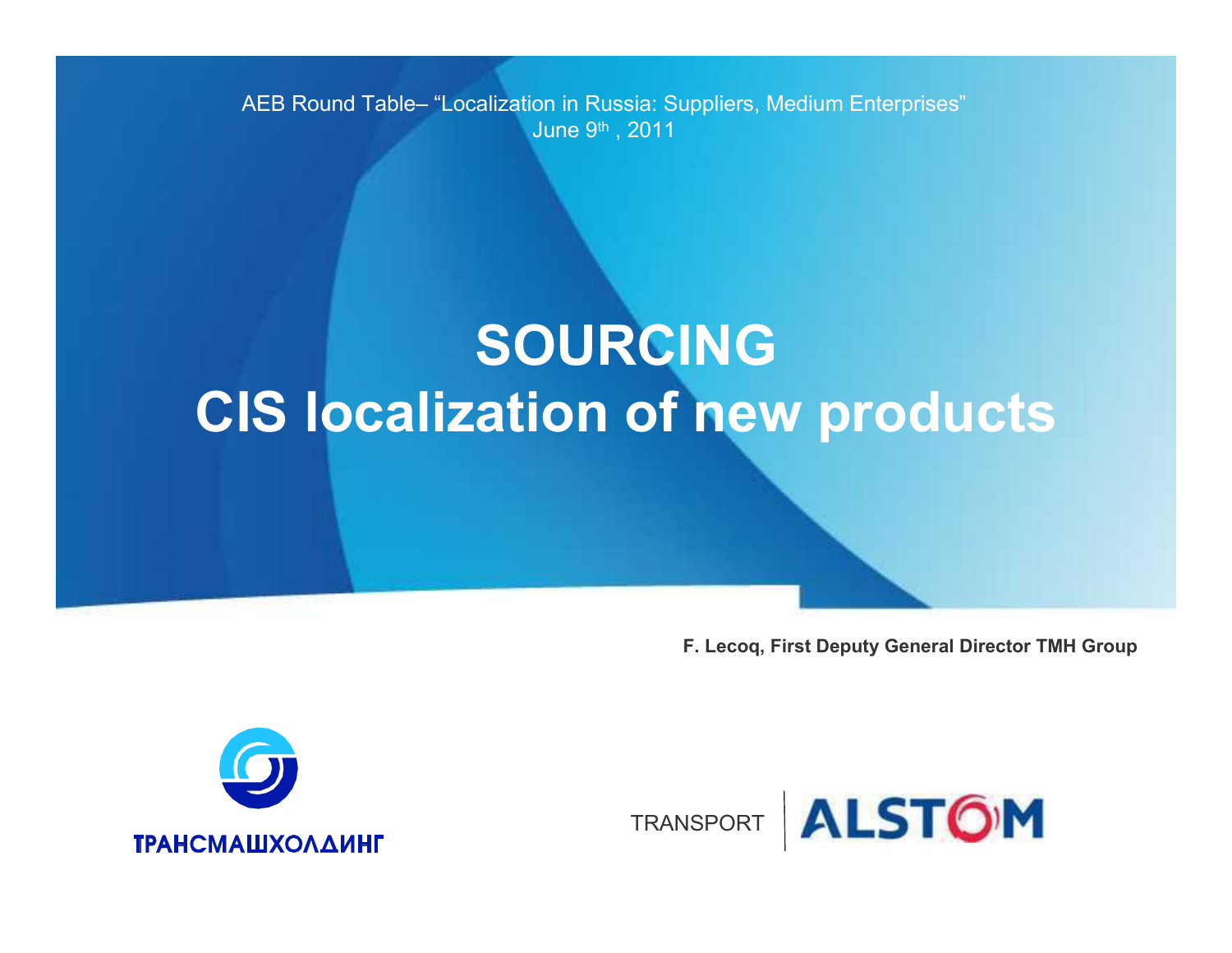# **TMH – ALSTOM Partnership**

### •**Expectations**

TRANSPORT ALSTOM

- $\checkmark$  Speed-up access to CIS Railway Market
- $\checkmark$  To become "Russian" rolling stock supplier
- $\checkmark$ Global sourcing



- $\checkmark$  Technology transfer for new rolling stock products
- $\checkmark$  Support to modernization (QCD  $\checkmark$ improvement)

### •**Partnership based on 3 pillars**

| <b>TMH</b>                                                                          | <b>TRTrans</b><br>50% AT / 50% TMH<br><b>Engineering Company</b>                                    |                                | <b>RAILCOMP</b><br>50% AT / 50% TMH<br><b>Industrial Company</b> |                                         |
|-------------------------------------------------------------------------------------|-----------------------------------------------------------------------------------------------------|--------------------------------|------------------------------------------------------------------|-----------------------------------------|
| AT acquires 25% of<br>$\checkmark$<br>TMH<br>Support to operational<br>$\checkmark$ | <b>NEVZ: Locomotives</b><br>$\checkmark$<br>150 engineers<br><b>Moscow: EMU/DMU</b><br>$\checkmark$ | <b>Nov.09</b><br><b>Dec.11</b> |                                                                  | <b>Traction system</b><br><b>Bogies</b> |
| management                                                                          | forecast 100 engineers<br><b>TVER: VHST/ HST</b><br>$\checkmark$                                    | 2012                           |                                                                  |                                         |
| 2<br><b>ТРАНСМАШХОЛДИНГ</b>                                                         |                                                                                                     |                                | TRANSPORT                                                        |                                         |

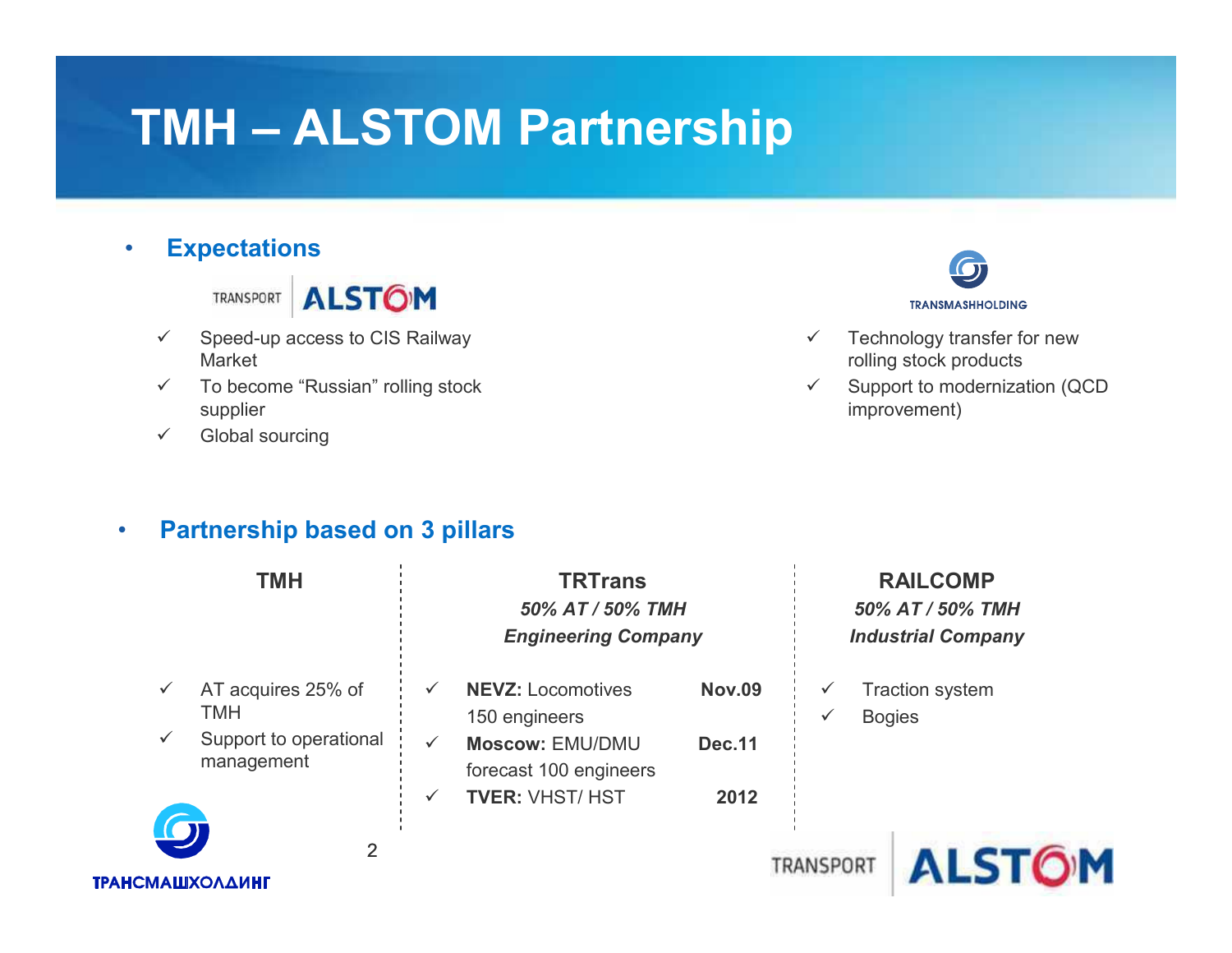# **Sourcing plan for new products**

#### •**New Products**

 $\checkmark$  **Electrical locomotives: Passenger or Freight**



 $\checkmark$  **Regional train: EMU/DMU**



✓ **Tramway**



*New technologies and European standard request an ambitious Sourcing plan for localization.*

#### $\bullet$ **Sourcing Needs (orders to be placed)**

|                                                                    | <b>Impact of orders booked</b><br>for new products |           | <b>Forecast</b> |  |
|--------------------------------------------------------------------|----------------------------------------------------|-----------|-----------------|--|
| (MRb)                                                              | 2012                                               | 2015      | 2020            |  |
| <b>Yearly volume to be placed</b><br>$\bullet$                     | 800                                                | 9 0 0 0   | 16 000          |  |
| <b>CIS localization target</b><br>$\bullet$                        | 50%                                                | 30%       | 25%             |  |
| Impact on suppliers market growth<br>$\bullet$<br><b>Base 2011</b> | 100%                                               | 80%       | 60%             |  |
| $\boldsymbol{\omega}$<br>3<br><b>ТРАНСМАШХОЛДИНГ</b>               |                                                    | TRANSPORT | <b>ALSTOM</b>   |  |